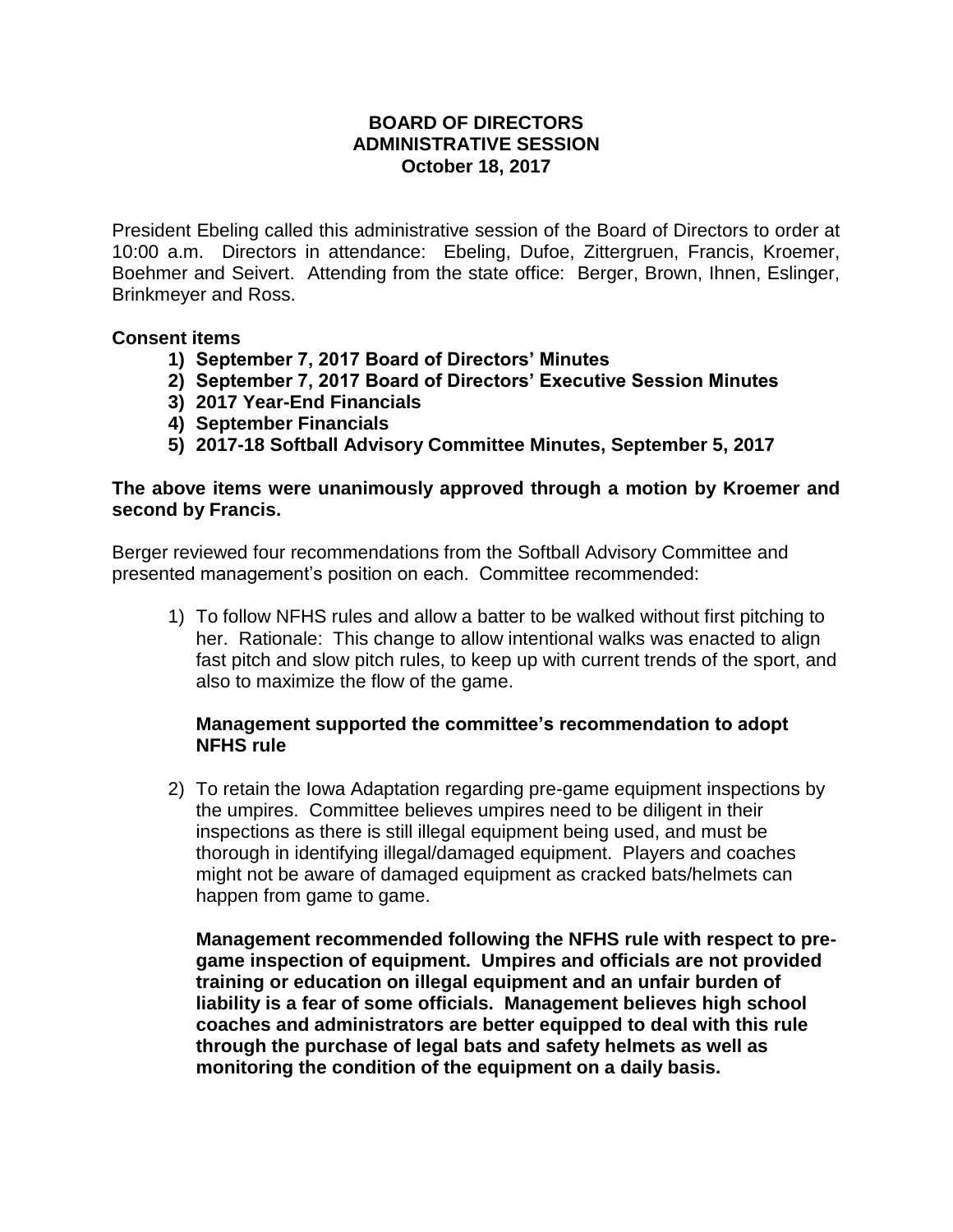3) The umpire should use his/her judgment on the number of warm-up pitches given to a new pitcher. Rationale: Currently there are no guidelines for warming up the incoming pitcher under these circumstances. The default number of pitches used by the umpires is five unless there is inclement weather. The note will give guidance to all parties involved.

# **Management recommended following the NFHS rule and allow umpires to utilize his/her judgment on the number of warm-up pitches given to a new pitcher.**

4) To retain the Iowa Adaptation Pitching Rule: All levels of play (7-12) will pitch from 43-feet. Follow Rule 6 with one exception: Prior to starting the delivery of the pitch, the non-pivot foot must be in contact with the pitching plate.

The committee questioned the NFHS proposed change that the pitcher may now step back with the non-pivot foot at any time prior to the start of the pitch. Rationale: This is a change to assist the developing pitcher. The committee questioned if this really helps a developing pitcher, or hampers her. Also discussed safety and control issues of developing pitchers.

**Management recommended keeping the Iowa Adaptation**.

**Motion by Boehmer, Dufoe second to approve management's recommendations as stated above. The motion was unanimously approved.**

**Following review and discussion of management's proposed advisory committee appointments, motion filed by Kroemer, Zittergreuen second to approve appointments as presented. Motion unanimously approved.** 

**Swimming and Diving -- Rollie Ackerman, Marshalltown (Athletic Director and Chair) Dennis Peters (Official) Mike Ahrens, Bettendorf**

**Cross Country -- Kevin Kearney, South Winneshiek**

**Basketball --Kristin Meyer, Dowlling Nicole Goodwin, Kingsley-Pierson Thad Streit, Mt. Ayr**

**Tennis -- Dr. Shawn Peterson, Atlantic**

Eslinger presented 2017 Volleyball Hall of Fame nominees. Following review and discussion, **motion by Francis, second by Boehmer and unanimously approved by all Directors approving 2017 Volleyball Hall of Fame nominees as presented.**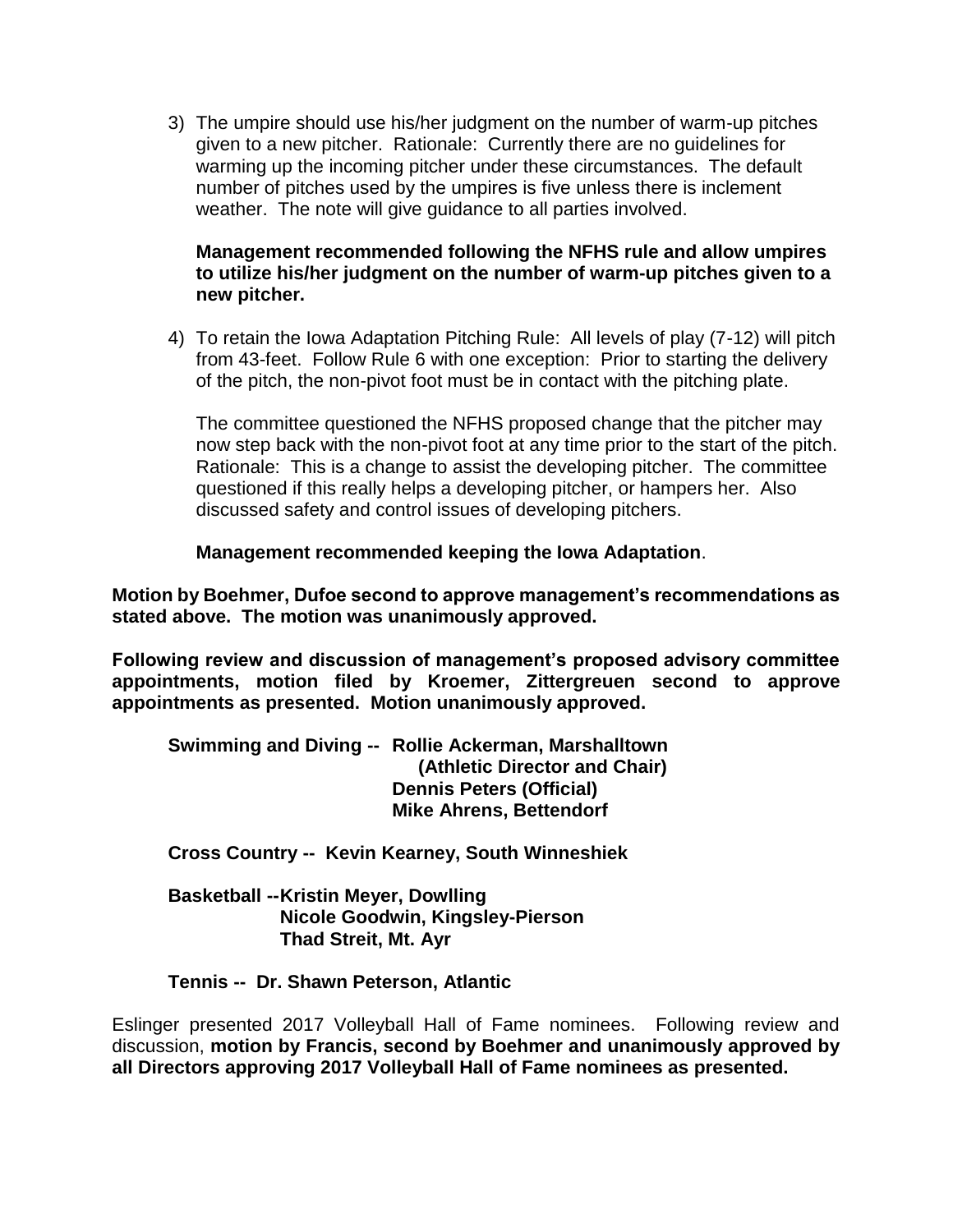#### **Jessica Gehrke, Iowa City West 2010 Ali Stark, Mount Vernon 2011 Megan Gilbert, Tripolli 2012**

#### **INFORMATIONAL ITEMS**:

Ross reviewed state cross country qualifying assignments that were released the week of October 9. The top three teams and top 15 individuals from each meet qualify for state meet competition. Ross reviewed the state meet schedule: 4A girls – 11:00 a.m.; 4A boys – 11:30 a.m.; 3A girls – 12:00 p.m.; 3A boys – 12:30 p.m.; 2A girls – 1:00 p.m.; 2A boys – 1:30 p.m.; 1A girls – 2:00 p.m.; 1A boys – 2:30 p.m.

Eslinger presented a swimming and diving update. Regional assignments were released on October 6. Regional swimming sites utilized this year are Ankeny, Davenport Central, Indianola, Johnston, Southeast Polk and Linn-Mar. Regional swimming will be contested on Saturday, October 28. Regional diving is scheduled for Thursday, November 26 at Johnston, Davenport Central, Grinnell College and Linn-Mar. Grinnell College and Johnston each host two regional diving meets.

Brinkmeyer presented the volleyball update. Thus far this season, there have been no issues reported to the state office. Regional competition begins Monday, October 17 with class 1A and 2A. Regional competition for 3A, 4A and 5A commence Tuesday, October 18. State tournament will be contested at the US Cellular Center in Cedar Rapids on Tuesday – Friday, November 7 – 10.

Berger presented an update on ticketing changes. Athletic directors at the various district meetings were informed that effective with the 2017 regional volleyball tournament series, the IGHSAU will only send roll tickets to schools serving as hosts who request them. Athletic directors were reminded that if their school uses its own tickets, they are still responsible for following the IGHSAU Board approved ticketing procedures. The official ticket report form must be completed and returned along with the check following the last event for a tournament series. Berger reminded Directors that all gate receipts must be received by the state office no later than 30 days from the regional final date. If the gate receipts are not received within the 30-day period, management will notify the athletic director at the respective school and indicate their school may be in jeopardy of not receiving 20% of the gate.

Directors were informed that like in softball last summer, we are going to pre-sale state swimming and diving tickets using GoFan.com. Tickets will be available for purchase on October 23. Everyone who purchases tickets in advance will verify their ticket purchase when the gym opens at 9 a.m. Saturday. Fans can still walk up and purchase tickets at the YMCA/YWCA for Friday and Saturday's meet. Only 1,200 tickets will be sold through GoFan. An additional 500 tickets will be available for purchase after qualifiers are announced.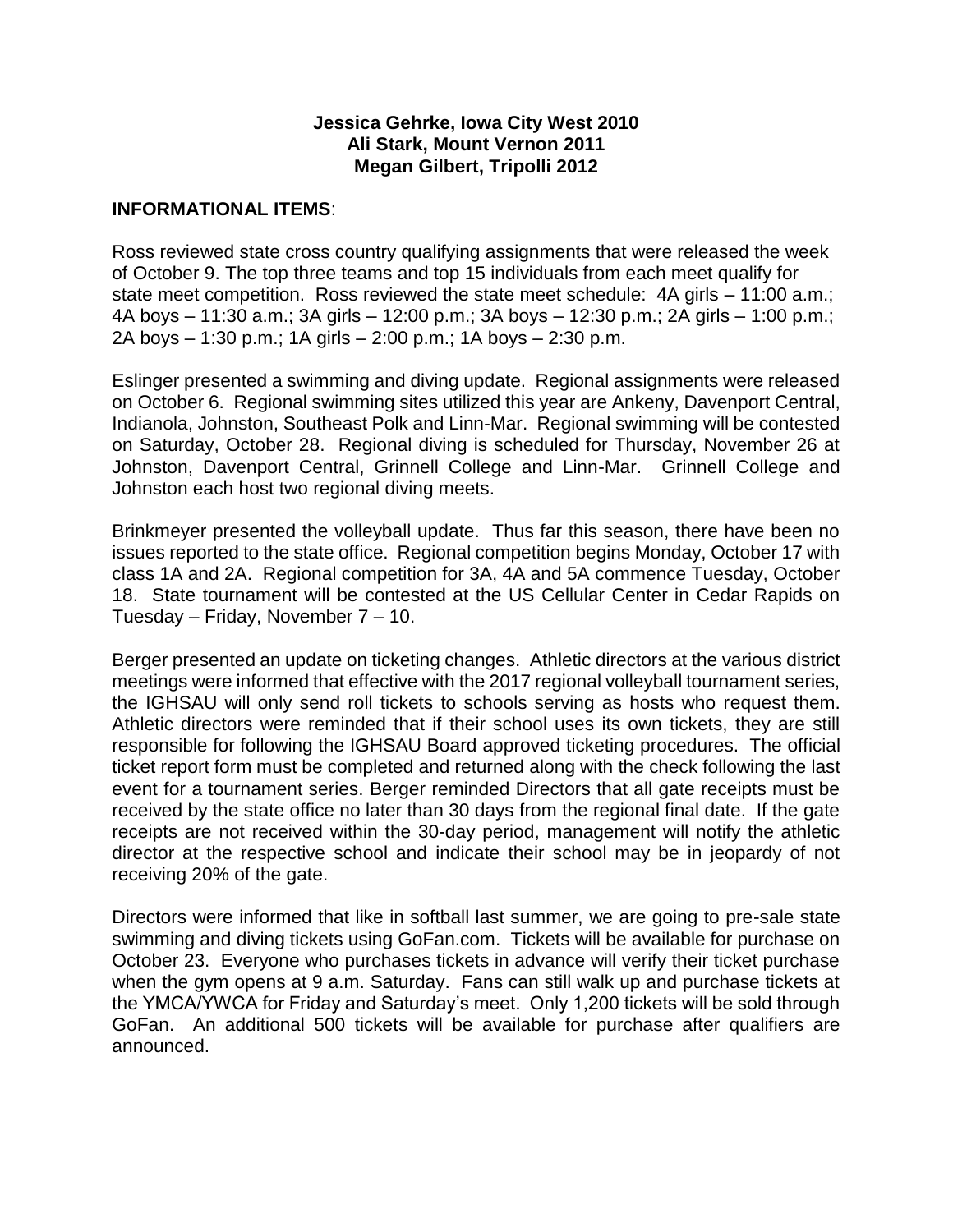Tickets to the state volleyball tournament at the US Cellular Center will be available in advance through Ticketmaster. Hard paper tickets will no longer be mailed to schools who qualify for the state tournament. Through Ticketmaster, volleyball fans will have the ability to purchase their tickets in advance and have them securely delivered via email to print at home, or through mobile delivery to their cell phones. Mail and UPS delivery options will not be available. General admission tickets will still be available for purchase at the US Cellular Center box office.

A new "Ticket Punched" promotion will be launched this fall. Every individual qualifying for the state cross country meet and state swimming meet will be presented with a "Ticket Punched" placard. Teams that qualify for state cross country and state volleyball will receive a larger placard. Our intent is to make it a social media event by asking recipients to post a picture with the placard using the hashtag "ticket punched".

As state qualifying volleyball teams enter the lobby of the Cedar Rapids Convention Complex, they will be met with a pink brick road that leads to the US Cellular Center Arena. A banner welcoming the teams to the state tournament will be hung directly above the pink brick road. We are working closely with LRI in fulfilling our sponsorship obligations. LRI will be responsible for printing and hanging several banners and placing decals on the convention complex lobby floor as well as the actual playing floor.

Directors were informed that Tim Keating was hired as Coordinator of Volleyball Officials. In this role, Keating will assign officials for regional and state volleyball matches. He is also responsible for recruiting, educating and retaining volleyball officials. Chuck Brittain has been hired to serve as Coordinator of Basketball Officials. He has the same responsibilities for basketball as Keating does for volleyball.

On October 4, 2017, Berger and Ross attended an Officials Assignor Meeting. Assignors from across the state as well as some athletic directors attended the meeting. Attendees came together to brainstorm and share ideas on ways to recruit, train and retain officials. A follow-up meeting will be held in the future.

Berger informed Directors the IGHSAU audit is in its final stages of preparation. Auditors will present the final audit to the Representative Council and Board of Directors at the November combined session.

A brief update on sponsorships was given by Berger. At this point, there are several outstanding contracts, but progress is being made. Management approached Farm Bureau about a possible change to the autograph ball program. Because this particular program is extremely expensive, they were receptive to a possible change.

The power point that was presented at district athletic director meetings was shared with Directors. The power point contained information about the new IGHSAU website expected to be launched later this year, change in state office staff responsibilities, findings of the Ad Hoc Committee and reminders such as deadlines, forms, etc. Ebeling believes this information is invaluable and should be provided to superintendents and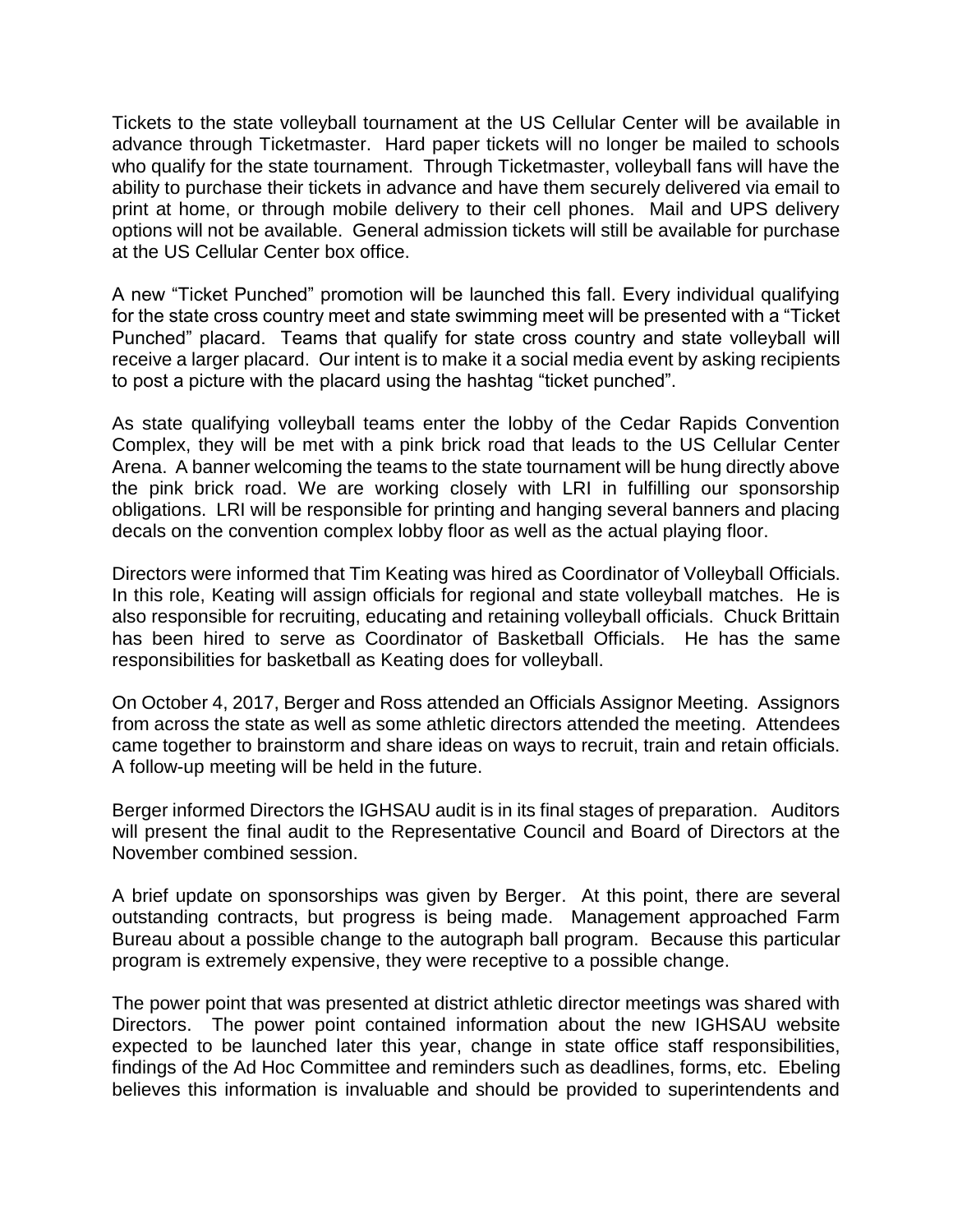principals because every few years there are new administrators that are unaware of this information. Ihnen suggested that it might be time for the executive directors of the four activity organizations to speak at AEA meetings. This was done several years ago with favorable response. Concern was expressed that if information was sent directly to superintendents, they may forward it to their athletic director without reading the contents. AEAs and the IASB send monthly publications to school administrators. It may be advantageous to include IGHSAU information within those communications. Another idea was to ask the Representative Council to share the information with their respective AEAs.

Due to George Tracy not being re-elected to the Ankeny School Board, he is no longer eligible to serve on the IGHSAU Board of Directors as the IASB representative. At this time, a replacement has not been appointed.

For preliminary discussion, Berger shared possible changes in the state softball format. One option was to play games either Monday – Thursday or Tuesday – Friday. The thirdplace and championship games would be contested on the last day. This is similar to the current structure. Option two has games being played Monday – Friday with two classes playing third-place games and championships on Thursday. The remaining three classes would play their third-place and championship games on Friday beginning at 4:00 in the afternoon. Neither option includes consolation play. Berger asked Directors to talk with their constituents and gather input. Berger will talk to IPTV and inquire how such changes could impact the broadcast.

Due to professional sports players protesting during the National Anthem by taking a knee, Brinkmeyer shared with Directors the protocol the IGHSAU expects during its sporting contests. Within the Volleyball Tournament Manual, it states, "A United States flag shall be displayed within the gym. The National Anthem shall be played prior to the match (before the initial match if you have multiple matches). Players are expected to conduct themselves in a quiet and attentive manner until the Anthem if fully completed." The script to be read at the state volleyball tournament is as follows: "Ladies and Gentlemen, the \_\_\_\_\_ under the direction of \_\_\_\_\_ will now sing our National Anthem. Please direct your attention to the flag as we honor our great country".

Our contract with the Marshalltown YMCA to host the state swimming and diving meet is up for renewal. Berger shared with Directors that she has received a few requests to move the meet to Iowa City. Such a move is problematic because it would be extremely difficult to drive around the University of Iowa campus pool facility and teams would be unable to secure hotel rooms on weekends when there is home football game. Management is exploring the opportunity to remain in Marshalltown.

The newest IGHSAU publication is entitled "The IGHSAU's year in Review". This will be an online publication and replaces the Bulletin, which was mailed annually to member schools. The publication is much different in that it includes pictures of staff, Board of Directors, Representative Council, pictures of the various state champions, action pictures from each championship, various award recipients including hall of fame